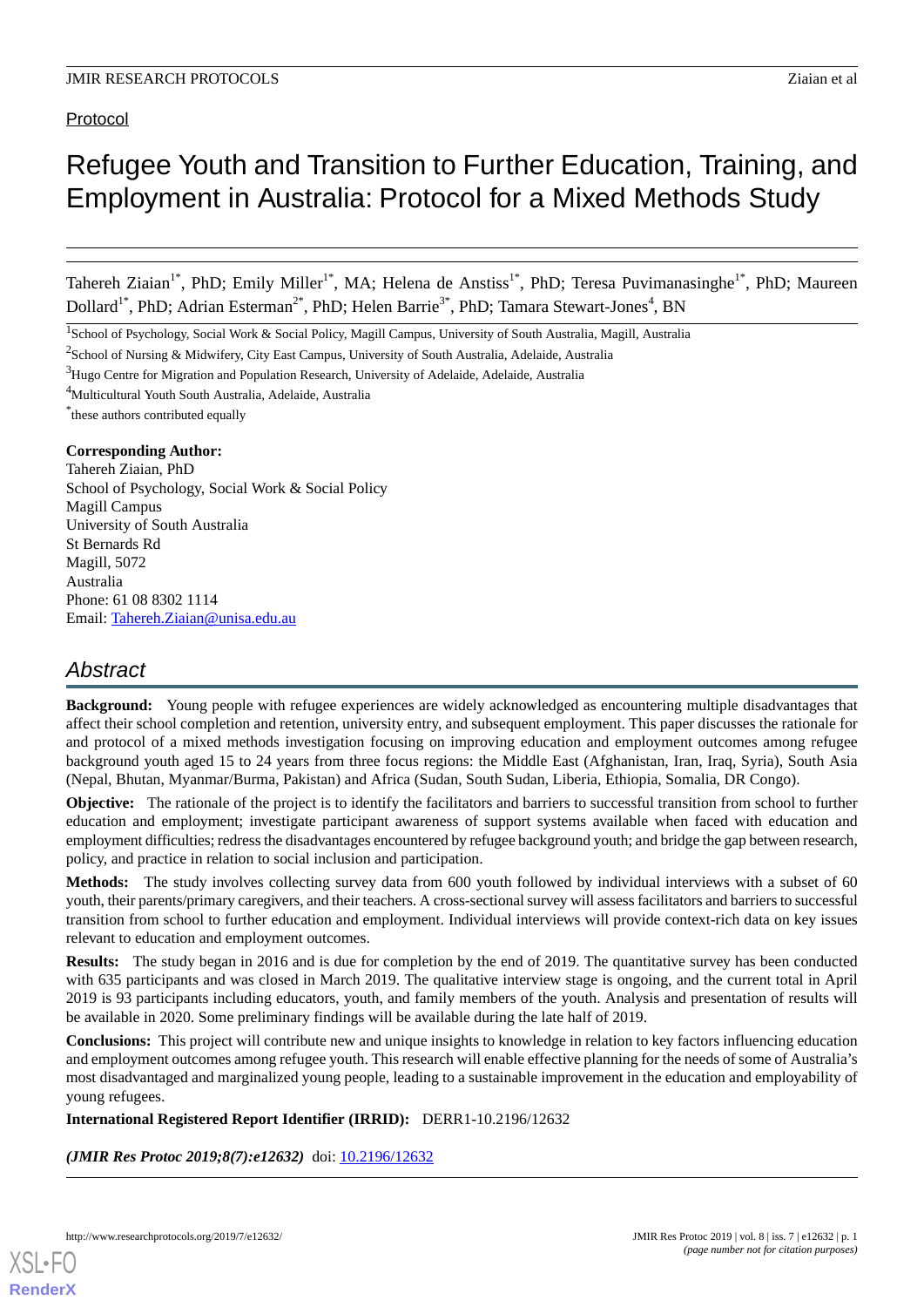#### **KEYWORDS**

refugee; youth; education; employment; mixed-methods; Australia

## *Introduction*

#### **Background**

A large proportion of humanitarian arrivals in Australia are children who receive their education in their new home country [[1\]](#page-6-0). They may face unique challenges that place them at increased risk of poor education and employment outcomes [[2](#page-6-1)[-5](#page-6-2)] such as limited English language skills [[6](#page-6-3)[,7](#page-6-4)]; difficulty navigating the education, training, and employment systems; limited or interrupted former education; psychosocial problems associated with premigration and postmigration stressors; lack of support at school and home; and racism and discrimination [[6](#page-6-3)[,8](#page-6-5)-[10\]](#page-6-6). Refugee intakes can diversify and increase the skill level of Australia's population [\[2,](#page-6-1)[11\]](#page-6-7) with long-term positive economic impacts for Australia [[1,](#page-6-0)[12](#page-6-8)]. However, the effect of multiple disadvantages on school completion and retention rates, university entry, and subsequent employment for refugee youth is widely acknowledged [[2,](#page-6-1)[3](#page-6-9),[5,](#page-6-2)[7](#page-6-4),[13\]](#page-6-10).

Australia is a multicultural nation, with 49% of all Australians either born overseas or having at least one parent born overseas [[14\]](#page-6-11). Of recent migrants, 76% were born in other than English-speaking countries and 91% were aged 15 to 44 years on arrival [\[14](#page-6-11)]. Refugees are a growing group in the broader migrant population, with more than 800,000 arriving since 1945, or 13,750 arrivals each year [\[1,](#page-6-0)[11](#page-6-7)[,15](#page-6-12)]. Young people account for 25% of all youth aged 12 to 24 years in Australia and about 50% of Australia's humanitarian intake [\[11](#page-6-7),[14](#page-6-11)[,16](#page-6-13)].

There is consensus that recently arrived refugee youth face a different and unique set of challenges that place them at increased risk of education and employment challenges outside the experience of youth in the general population [[7,](#page-6-4)[17\]](#page-6-14). Similar to migrant youth, young refugees must locate and connect themselves within a new cultural environment [[18\]](#page-6-15) and work through life cycle challenges (eg, identity development during adolescence) but unlike migrant youth, they must also try to find a sense of safety and security within fractured families and communities while addressing consequences of experiencing and/or witnessing past traumatic events during armed conflict, organized violence, and prolonged displacement [[4\]](#page-6-16). Additionally, many refugee youths are not accessing support services that could increase their prospects for successful integration [[19,](#page-6-17)[20](#page-6-18)] and improved employment opportunities.

Schools have the potential to not only provide educational opportunities but, more importantly, offer a means of integration into the host society [\[3](#page-6-9)]. School is a prime location for refugee youth to begin building a new sense of civic identity [\[4](#page-6-16),[21\]](#page-6-19) and belonging [[7,](#page-6-4)[20](#page-6-18)]. Education is crucial in establishing routines and giving a sense of normality and hope for children's futures. School can be a place of security when all other things may seem to be in confusion [\[22](#page-6-20)].

Although school has the potential for positive outcomes and experiences, structural, cultural, and language barriers place refugee students on an unequal footing with their

Australian-born peers. The interplay between structure, culture, and agency is a framework within which the nature of power structures and experiences of school may be interrogated [[23\]](#page-7-0): the significance of a student's ethnicity, for example, is determined by a range of factors including institutional bias, school policies, or the agency of individuals to be flexible within a school's hierarchical systems [\[24](#page-7-1)].

Adding further pressure are parental expectations that these youth enter highly competitive professions such as medicine, engineering, and dentistry [[6\]](#page-6-3). Most refugee parents suffer a loss of role and status with migration [\[25](#page-7-2),[26\]](#page-7-3). Many are living on welfare payments or working in unskilled, low-paid, and low-status jobs [[27\]](#page-7-4), which for the more educated and affluent represent a marked change from their former circumstances. For their part, many young people feel their parents do not understand how difficult it is to excel in a new and unfamiliar education and employment environment [\[6](#page-6-3)].

There is a recurring issue of language as a barrier to accessing health, employment, and education services [\[28](#page-7-5),[29\]](#page-7-6). English language challenges and limited understanding of school structure and processes may prevent many parents from helping students with studies or attending parent interviews and other school activities designed to support children in their studies [[30\]](#page-7-7).

People with a refugee background may be a part of a culturally identifiable group; however, it is vital to acknowledge that these groups are, in turn, made up of unique individuals with diverse contextual needs [[21\]](#page-6-19). Supporting diversity with the aim of successful settlement and integration of refugees is a critical issue for host societies [[4\]](#page-6-16), and engaging with the labor market is pivotal to this  $[1,13]$  $[1,13]$  $[1,13]$ . The settlement of refugees is more difficult in virtually all aspects than the settlement of other migrants, and employment outcomes are considerably poorer than for other migrants [\[2](#page-6-1)].

Education has the potential to broaden opportunities for employment and increasing individuals' capacity to make choices about their career path. Although research has been undertaken on the educational experiences of young refugees in Australia and elsewhere [[4](#page-6-16)[,7](#page-6-4),[20](#page-6-18)[,25](#page-7-2),[31](#page-7-8)[-33](#page-7-9)], studies of actual education and employment outcomes are scarce, yet these are crucial stages through which individuals have opportunities for development into fully participating, productive Australian citizens.

#### **Aim**

The main aim of this project is to investigate education and employment outcomes among refugee youth aged 15 to 24 years from three focus regions—the Middle East (Afghanistan, Iran, Iraq, Syria), South Asia (Nepal, Bhutan, Myanmar/Burma, Pakistan) and Africa (Sudan, South Sudan, Ethiopia, Liberia, Somalia, DR Congo)—with a view to influencing education, training, and employment policy and practice.

The following objectives will be employed for meeting project aims:

[XSL](http://www.w3.org/Style/XSL)•FO **[RenderX](http://www.renderx.com/)**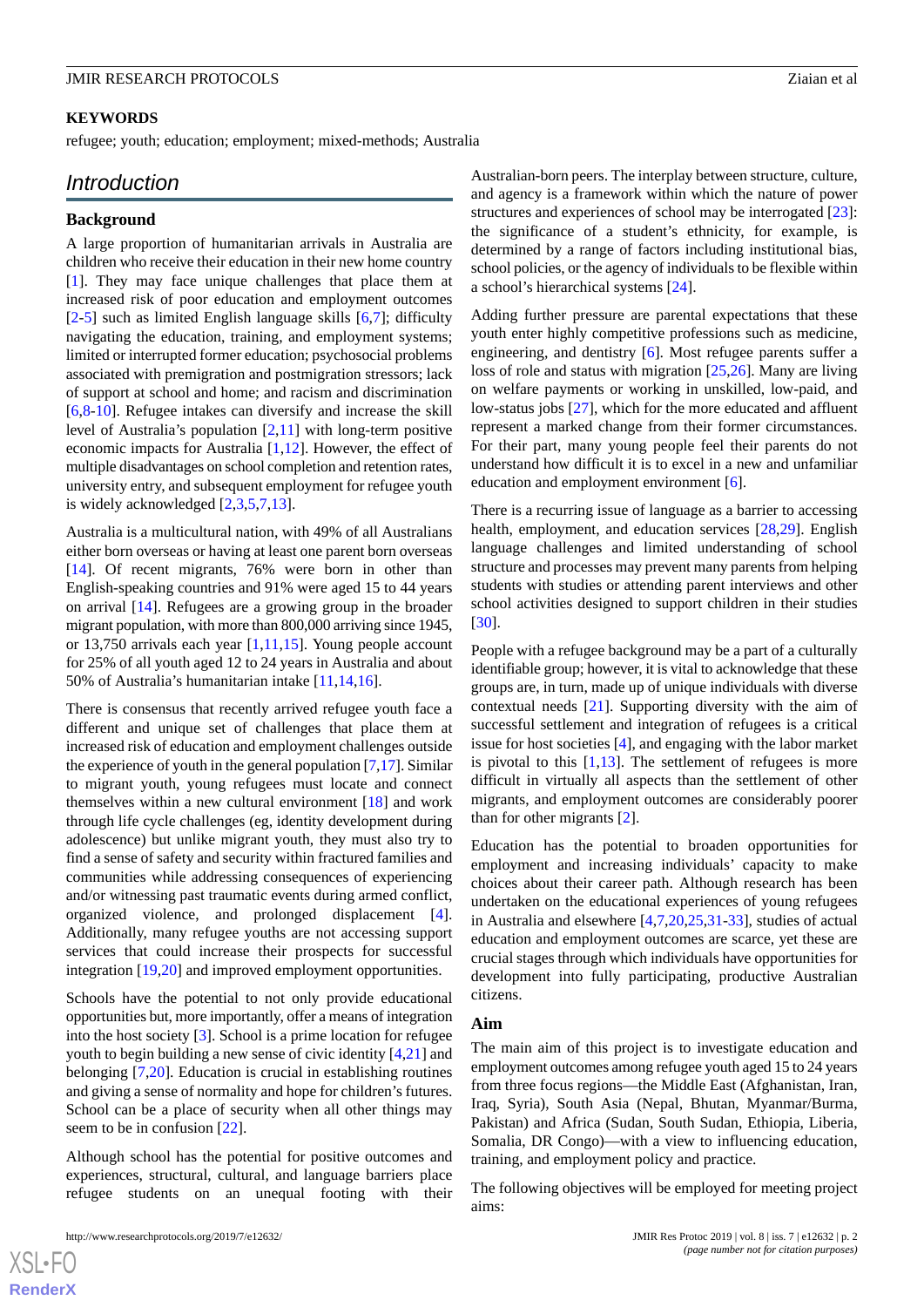- Identify facilitators and barriers to successful transition from school into further education and employment
- Map out support systems accessed by youth who are experiencing education- and employment-related difficulties
- Investigate the extent of youth and family awareness of available education, training, and employment pathways
- Bridge a gap between research, policy, and practice in relation to the social inclusion and participation of refugee youth in educational settings
- Propose evidence-based recommendations for policy and decision makers in the education, training, and employment sectors
- Respond to social justice concerns by providing new insights into potential improvements to the long-term employment opportunities of refugee youth

#### **Theoretical Framework**

In the absence of refugee youth visibility in policy and research, there is no one theoretical framework appropriate to help us address the significant educational disadvantages confronting refugee youth and their migration experiences, educational participation, adjustment, and integration. This research is innovative and important because it brings together two frameworks to generate an integrated conceptual framework (integrated immigration model) to help understand refugee youth educational participation, adjustment, and integration (cultural, social, and economic). First, the segmented assimilation model combines elements of both the assimilation and ethnic disadvantage perspectives by recognizing the diversity of settlers' experience [\[34](#page-7-10)]. Second, the advocacy/transformative conceptual framework, marked by the conscious inclusion of groups that are generally excluded from mainstream society, allows participants to benefit both during the research process and afterward when findings are used to bring changes in action or policy [[35](#page-7-11)[,36](#page-7-12)]. This theoretical lens sees action as an important outcome of research and provides methodological guidance for researchers working in the interest of social justice in culturally complex communities to improve unsatisfactory social conditions and outcomes for marginalized population groups.

The migration experience is clearly impacted by the experience and knowledge that settlers bring with them, the context into which they arrive, and the responsiveness of the host community [[1\]](#page-6-0). We expect the integration pathways to be affected by these contextual factors. Our integrated approach argues that some settlers experience structural barriers that limit their access to employment and other opportunities while others experience upward mobility. Our approach also emphasizes multiple pathways to incorporation, and the policy emphasis is on identifying the contextual, structural, and cultural factors that separate successful incorporation from unsuccessful integration [[1](#page-6-0)[,34](#page-7-10)].

The main aim of the study is to investigate education and employment outcomes among refugee youth aged 15 to 24 years from three focus regions. Findings from the study will contribute new and unique insights and knowledge relating to key factors influencing further education and employment outcomes among refugee youth in Australia.

 $XS$  $\cdot$ FC **[RenderX](http://www.renderx.com/)**

# *Methods*

### **Selection Criteria**

The survey component will target youth aged 15 to 24 years who have migrated, or whose parents have migrated, to Australia since 2006 and are studying at the time of participation. The criteria for ethnicity will be self-ascribed ethnic origin. Families with more than one child will be given the option of having up to two of their eligible youth participate in the study. The method of selection will be the birthday technique (ie, two youths with birthdays closest to the date of the interview will be selected).

Time of arrival is restricted to the last 10 years because the initial and middle stages of migration and resettlement present particular adjustment problems [\[37](#page-7-13)] that are the focus of this study. The interview stage will only accept consenting participants (with parental consent for those under age 18 years) who additionally consent to interviews of their caregivers and teachers.

#### **Sample Size**

We assume approximately 60,000 to 70,000 refugee youth aged 15 to 24 years are resident in Australia [\[15](#page-6-12),[16\]](#page-6-13). With regard to the quantitative component of this study, a sample of 600 would provide the following accuracy with 95% confidence for any question with an expected frequency response of 50%: overall  $(\pm 4\%)$ , for each gender  $(\pm 5.5\%)$ , for each migration region  $(\pm 7\%)$ , and for gender within migration region ( $\pm 10\%$ ).

The qualitative component will purposively target 60 youth (20 youth for each of the target migration regions) along with their parents/primary caregivers (60) and their teachers (60) from the larger sample allowing 10% of the entire survey group to be represented in the qualitative stage of the study.

See [Multimedia Appendix 1](#page-6-21) for a report on the demographic profile of the South Australian refugee youth population in 2019.

#### **Sampling Method**

We will use a combination of convenience and snowball sampling to recruit the research participants. Convenience and snowball sampling are generally used when the desired characteristics of the sample are uncommon, when the target population is difficult to access, and when nonprobability sampling methods are not possible [[38\]](#page-7-14), all of which apply to refugee populations.

#### **Recruitment**

The sample of participating youth will be drawn from youth with refugee backgrounds who are studying at the time of participation. Learning institutions identified as having significant numbers of refugee students aged between 15 and 24 years will be targeted. The research package will be given to youth who express interest in participating in the project.

Additionally, groups and organizations having extensive contact with refugee populations will assist with the recruitment of initial participants who in turn will refer other potential participants to the study. A range of promotion strategies in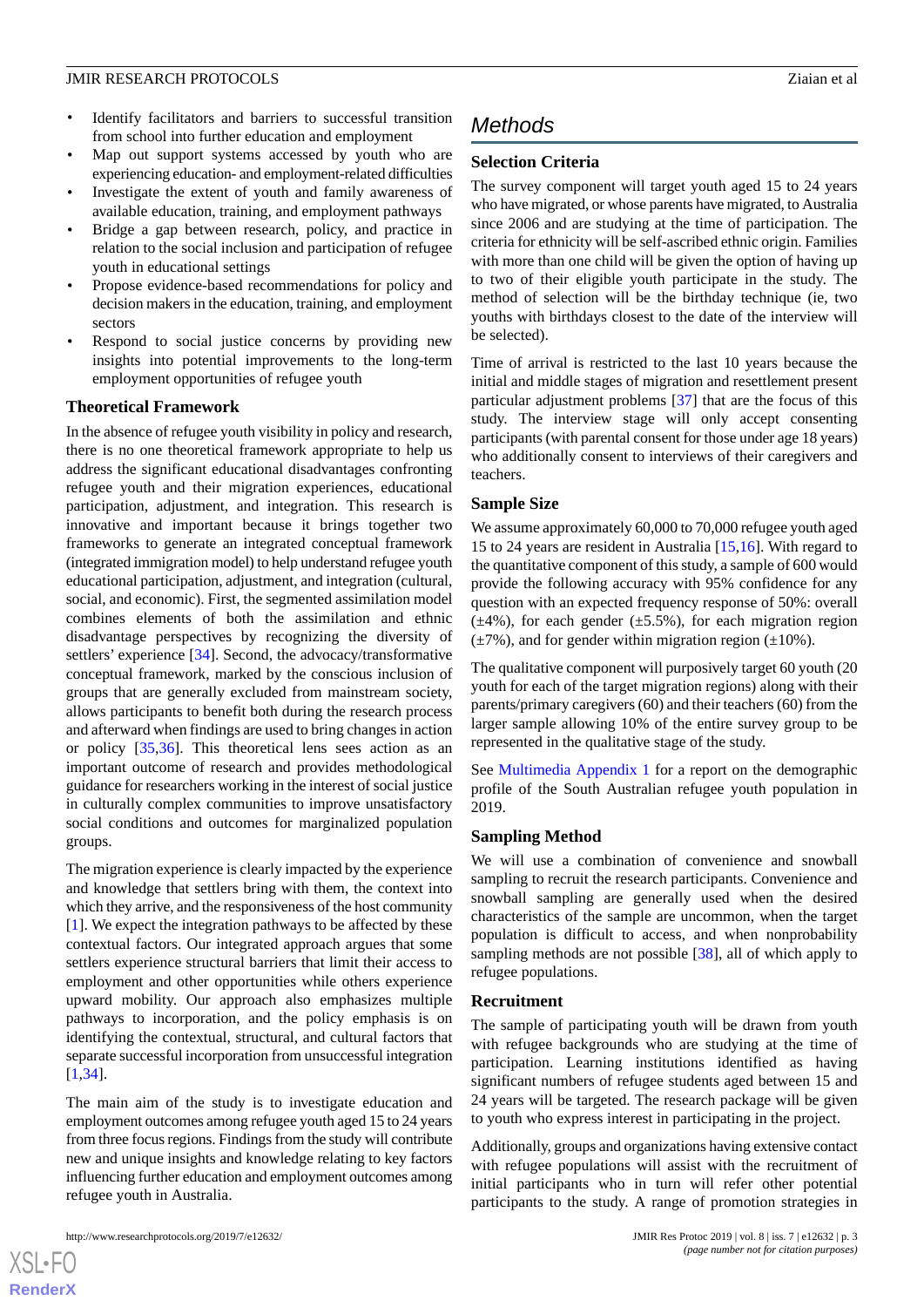multiple community settings will be used to ensure the sample is as representative as possible. The project will be widely promoted through multicultural service providers, refugee community leaders, schools, refugee community events, and ethnic community radio/media using brochures, flyers, letters, and a Call for Volunteers sheet.

Youth will be recruited for individual interviews through an Expression of Interest form they receive after completing the survey. Parents or caregivers of those participants who complete an interview will also be interviewed. Teachers will be recruited from among staff where youth participants are studying.

#### **Study Design and Data Collection**

A survey of 600 refugee youth (with approximately 200 from each focus region) will form a major foundation of the study. A survey will be developed, and detailed pilot testing will be undertaken to ensure that the instrument is able to produce meaningful and robust results.

The qualitative component will purposively target 60 youth from the larger sample. These youths, their parents/caregivers, and their teachers will be individually interviewed. Interview questions will be constructed from survey data, investigating key challenges and successes at school, transitional issues, knowledge of the Australian education system including educational pathways, and family influences on education-based decision making.

Interviews and surveys will be completed at multiple venues at the convenience of participants. Venues will include the Multicultural Youth South Australia (MYSA) and Australian Migrant Resource Centre (AMRC) premises, interview or counseling rooms at other organizational premises, schools, participants' homes, or public libraries.

#### **Selection and Training of Bilingual Workers**

A group of bilingual youth workers will deliver the research package and administer the survey. This will enable enhanced communication so nothing is missed in interpretation. The bilingual youth workers will receive training and a comprehensive instruction manual providing background research information, promotional strategies, participant eligibility criteria, an explanation of the research questions, detailed instructions for their administration, and important ethical considerations.

#### **Translation of Study Materials**

Study materials will be translated, as required, into the target languages by translators accredited by the National Accreditation Authority for Translators and Interpreters and back-translated by an independent bilingual professional from each of the target communities with knowledge of concepts. A panel of language and content experts will examine the adequacy of the original translation and will advise on use of correct terms to ensure translation conveys the meaning and the exact concepts are maintained. The survey will be pretested with three youth from each of the target communities, and revised if necessary before being administered to the target groups. The cover letter, information page, and consent form will also be recorded as audio (in the target languages) for parents/caregivers who are illiterate in their own language.

#### **Ethical Considerations**

In line with our collaborative approach, a reference group consisting of ethnic community representatives and external senior researchers with transcultural research expertise will be established to ensure the research is carried out in partnership with the communities in a culturally appropriate manner and the results are relevant to the community. Bilingual youth workers will ensure clear understanding of the survey questions, and interpreters will be available at all times for youth or their families to clarify concepts or terms when necessary.

All researchers and bilingual youth workers who work with youth will have a National Criminal History Record Check and Screening Assessment, which is a requirement for people working with children in Australia. Individual contact details of participants will be recorded in a password-protected file kept separately from survey and interview data. Digital copies of the interview recordings will also be kept separately from de-identified transcriptions and translations.

Prior to any data collection, detailed information will be given to participants (and parents/caregivers for those aged under 18 years) and appropriate consent will be sought and gained for each stage of the study. Participants will be informed that they may withdraw at any time without any consequence and any related data will be excluded from the study. An option to be referred to appropriate counseling services will be offered to participants who may become distressed from the research experience. See [Figure 1](#page-4-0) for the study protocol.

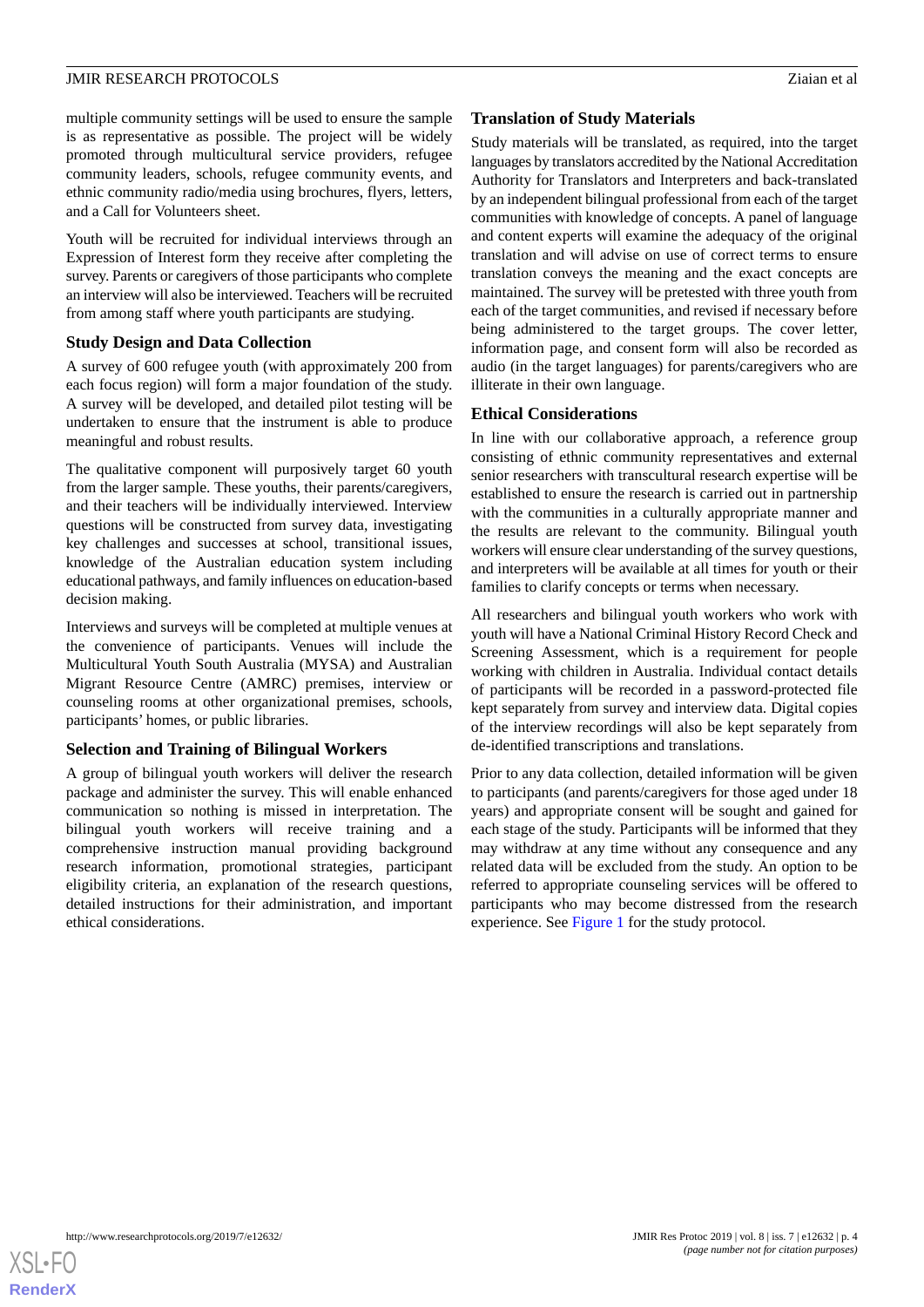<span id="page-4-0"></span>**Figure 1.** Study protocol.



# *Results*

[XSL](http://www.w3.org/Style/XSL)•FO **[RenderX](http://www.renderx.com/)**

### **Data Collection**

This study is due for completion by the end of 2019. It began in 2016, and data collection commenced in 2017. The quantitative survey component of the study currently includes 635 participants and was closed in March 2019. The remaining qualitative data collection is currently in progress, with an in-progress total of 93 interview participants including educators, youth, and family members of the youth. Preliminary analysis of quantitative data is currently underway and is expected to be reported in 2019-2020. Similarly, qualitative data will be analyzed once the data set is complete and is expected to be presented in 2019-2020.

#### **Statistical Analysis and Data Management**

With respect to quantitative data analysis, standard statistical techniques will be used. The response rate will be presented followed by a comparison of the demographics of the respondents with that for refugee youth as a whole in South Australia. Descriptive statistics will be presented with counts and percentages for categorical variables and means and standard deviations (or nonparametric equivalents) for continuous measures. Confidence intervals will be provided for main results. Tables will be provided for cross-tabulations by gender, migration region, and gender by migration region. Chi-square tests will be undertaken for comparisons of categorical variables by gender and migration region and analysis of variance undertaken for continuous variables. Time since arrival in Australia will be used as a covariate in all analysis where this is appropriate. However, these analyses will be undertaken in the spirit of hypothesis generation rather than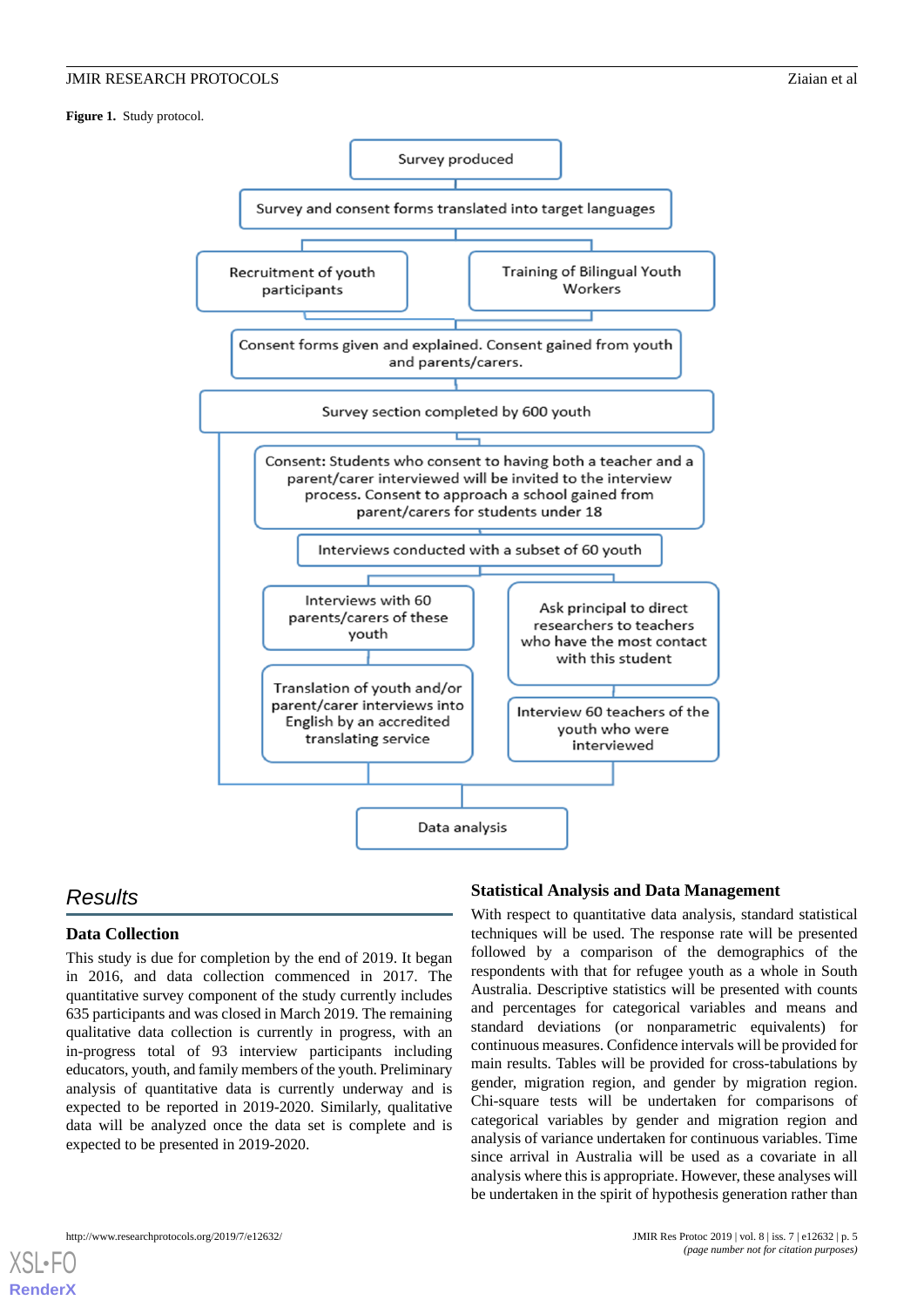hypothesis testing and levels of significance interpreted in this light. Regression models may also be employed for exploratory analysis purposes.

With respect to qualitative data analysis, the interviews will be recorded as audio and transcribed verbatim [[9\]](#page-6-22). The data will be prepared, organized, and analyzed using a thematic approach following the principles and procedures suggested by Krueger and Casey [\[39](#page-7-15)]. The data will be presented in the form of detailed description using case illustrations, paraphrases, and direct quotations from the identified themes.

# *Discussion*

#### **Summary**

This project seeks to provide benefits for refugee youth during and after the research process. It is hoped that benefits will also accrue to the broader refugee community as a result of the researchers' advocacy activities by disseminating the findings to policy makers, services planners, and others strategically placed to take action and make changes on behalf of refugee youth populations. In keeping with the advocacy interest in ensuring that the people affected by an issue are enabled to take action on their own behalf [[35\]](#page-7-11), the knowledge generated through the research will be made available to refugee communities, multicultural agencies, organizations, and youth advocacy bodies.

Building on earlier studies [[1](#page-6-0)[,6](#page-6-3)[,12](#page-6-8),[40\]](#page-7-16), this project incorporates new areas for investigation and involves collaboration between researchers from the University of South Australia, the University of Adelaide, and industry partners MYSA and AMRC, the two leading settlement agencies for refugee youth and families in South Australia.

The successful settlement of refugee youth as fully participating Australian citizens is desirable both for our society and for the individuals concerned as it directly affects their contribution to the nation at large  $[1,2,7]$  $[1,2,7]$  $[1,2,7]$  $[1,2,7]$  $[1,2,7]$ . Until recently, the literature on migration and education outcomes has failed to take account the experiences of refugees as distinct from those of other migrants [\[7](#page-6-4),[41\]](#page-7-17). Education policy makers have focused mainly on migrant and multicultural education. These exclusions from academic research and public policy provide a context for targeted policies and frameworks. Attention needs to be given to the education and training needs of refugee youth who are at high risk in a complex transition process [\[7](#page-6-4),[19](#page-6-17)[,41](#page-7-17)].

The transition from school to employment is not always linear; rather, young people may take a pathway that leads to partial employment or further education before successfully embarking on a career path. Effective transitions require individual self-efficacy and motivation combined with resources such as

family or social connections, educational qualifications, vocational training, and knowledge. A relative weakness in one of these areas can be made up for with a strength elsewhere, but a combination of poor resources and a lack of individual agency results in a likelihood of more negative transition outcomes [\[42](#page-7-18)]. Smooth transitions can therefore be facilitated by improving access to education and training and by building individuals' belief in their skills, abilities, and capability to make informed choices regarding the future.

As people with a refugee background access and participate in education and employment, the likelihood of their successful integration into the larger community increases [[20,](#page-6-18)[43](#page-7-19)]. With effective delivery, education can not only support well-being and connection for young people [[44\]](#page-7-20) but it is also a means to employment through the provision of vocational skill development, support of young people's maturity, and establishment of opportunities for professional intervention [[21\]](#page-6-19).

This research addresses an issue of significant economic and social concern. There is enormous potential for refugees' economic, social, and civic contribution, and it is crucial that finely tuned policies work to realize that potential [\[1](#page-6-0),[12\]](#page-6-8).

#### **Conclusion**

This project will contribute new and unique insights to knowledge in relation to key factors influencing education and employment outcomes among refugee youth. It will bridge identified gaps in the knowledge of researchers and government policy makers who, as part of their focus on employment, are concerned to support research partnerships that will result in improved employment outcomes for disadvantaged groups such as refugees [\[1](#page-6-0),[7\]](#page-6-4).

There are very few studies focusing on this key transitional phase between school and further education or employment, particularly with the inclusion of both generation 1 and generation 1.5 (youth born overseas who arrived in Australia as adolescents or children). This project will be the first of its kind undertaken in Australia and will contribute new insights resulting in significant improvements to the long-term employment opportunities of refugee youth. Factors that help and hinder young refugees in achieving their desired education, training, and employment goals will be identified. Findings will assist agencies and professionals within these sectors to identify and plan strategic support, and existing approaches will be assessed to further increase the capacity of refugee youth to achieve their desired employment goals. This research will enable effective planning for the needs of some of Australia's most disadvantaged and marginalized young people, leading to a sustainable improvement in the education and employability of young refugees.

#### **Acknowledgments**

This study was funded by an Australian Research Council Linkage Project grant (140101023).

#### **Conflicts of Interest**

None declared.

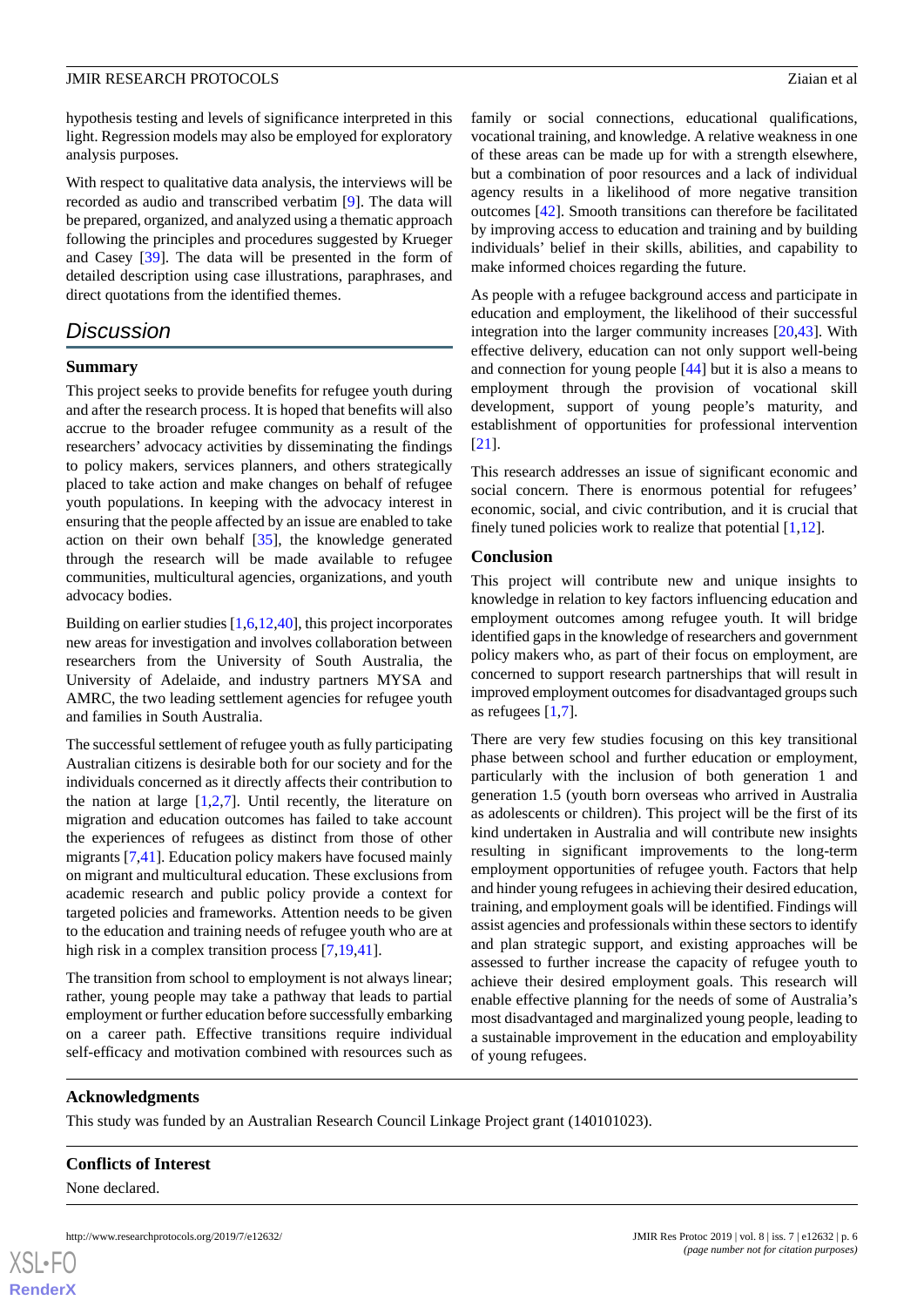# <span id="page-6-21"></span>**Multimedia Appendix 1**

Demographic Profile of South Australian Refugee Youth Population 2019.

[[PDF File \(Adobe PDF File\), 7MB](https://jmir.org/api/download?alt_name=resprot_v8i7e12632_app1.pdf&filename=04a008357d54a192f717cf7443114c5c.pdf)-[Multimedia Appendix 1\]](https://jmir.org/api/download?alt_name=resprot_v8i7e12632_app1.pdf&filename=04a008357d54a192f717cf7443114c5c.pdf)

# <span id="page-6-0"></span>**References**

- 1. Hugo G, Vas Dev S, Wall J, Young M, Sharma V, Parker K. Economic, Social and Civic Contributions of First and Second Generation Humanitarian Entrants: Final Report prepared for Department Of Immigration And Citizenship [Thesis]. University of Adelaide: National Centre for Social Applications of Geographical Information Systems; 2011.
- <span id="page-6-9"></span><span id="page-6-1"></span>2. Colic-Peisker V. The "visibly different" refugees in the Australian labor market: settlement policies and employment realities. In: McKay S, editor. Refugees, Recent Migrants and Employment Challenging Barriers and Exploring Pathways. New York: Routledge; 2009.
- <span id="page-6-16"></span>3. Earnest J, Joyce A, de Mori G, Silvagni G. Are universities responding to the needs of students from refugee backgrounds? Aust J Educ 2010 Aug;54(2):155-174. [doi: [10.1177/000494411005400204](http://dx.doi.org/10.1177/000494411005400204)]
- <span id="page-6-2"></span>4. Cassity E. Voices shaping education: young African refugees in Western Sydney high schools. Int Educ J Compar Perspect 2007;8(3):91-104 [[FREE Full text](http://citeseerx.ist.psu.edu/viewdoc/download?doi=10.1.1.912.7153&rep=rep1&type=pdf)]
- <span id="page-6-3"></span>5. Kalter F, Kogan I. Ethnic inequalities at the transition from school to work in Belgium and Spain: discrimination or self-exclusion? Res Soc Stratif Mobil 2006 Jul;24(3):259-274. [doi: [10.1016/j.rssm.2005.10.002\]](http://dx.doi.org/10.1016/j.rssm.2005.10.002)
- <span id="page-6-4"></span>6. de Anstiss H, Ziaian T. Mental health help-seeking and refugee adolescents: qualitative findings from a mixed-methods investigation. Aust Psychol 2010 Mar; 45(1): 29-37. [doi: [10.1080/00050060903262387](http://dx.doi.org/10.1080/00050060903262387)]
- <span id="page-6-5"></span>7. Taylor S, Sidhu R. Supporting refugee students in schools: what constitutes inclusive education? Int J Inclusive Educ 2012 Jan;16(1):39-56. [doi: [10.1080/13603110903560085](http://dx.doi.org/10.1080/13603110903560085)]
- <span id="page-6-22"></span>8. Miller E, Ziaian T, Esterman A. Australian school practices and the education experiences of students with a refugee background: a review of the literature. Int J Inclusive Educ 2017 Sep 05;22(4):339-359. [doi: [10.1080/13603116.2017.1365955\]](http://dx.doi.org/10.1080/13603116.2017.1365955)
- <span id="page-6-7"></span><span id="page-6-6"></span>9. Anisef P, Sweet R, Frempong G. Labour market outcomes of immigrant and racial minority university graduates in Canada. Int Migrat Integrat 2003 Dec;4(4):499-522. [doi: [10.1007/s12134-003-1012-4](http://dx.doi.org/10.1007/s12134-003-1012-4)]
- 10. Stevenson J, Willott J. The aspiration and access to higher education of teenage refugees in the UK. Compare J Compar Int Educ 2007 Oct;37(5):671-687. [doi: [10.1080/03057920701582624](http://dx.doi.org/10.1080/03057920701582624)]
- <span id="page-6-10"></span><span id="page-6-8"></span>11. Economic, civic and social contributions of refugees and humanitarian entrants—literature review.: Refugee Council of Australia; 2010. URL: [https://www.dss.gov.au/sites/default/files/documents/01\\_2014/](https://www.dss.gov.au/sites/default/files/documents/01_2014/economic-civic-social-contributions-refugees-humanitarian-entrants-literature-review.pdf) [economic-civic-social-contributions-refugees-humanitarian-entrants-literature-review.pdf](https://www.dss.gov.au/sites/default/files/documents/01_2014/economic-civic-social-contributions-refugees-humanitarian-entrants-literature-review.pdf) [accessed 2019-06-11]
- <span id="page-6-11"></span>12. Hugo G. The economic contribution of humanitarian settlers in Australia. Int Migr 2013 Apr 25;52(2):31-52. [doi: [10.1111/imig.12092\]](http://dx.doi.org/10.1111/imig.12092)
- <span id="page-6-12"></span>13. Refugee status report: a report on how refugee children and young people in Victoria are faring.: Department of Education and Early Childhood Development; 2011. URL: [https://www.education.vic.gov.au/Documents/about/research/](https://www.education.vic.gov.au/Documents/about/research/refugeestatusreport.pdf) [refugeestatusreport.pdf](https://www.education.vic.gov.au/Documents/about/research/refugeestatusreport.pdf) [accessed 2019-06-11]
- <span id="page-6-13"></span>14. 2016 Census: Multicultural—Census reveals a fast changing, culturally diverse nation.: Australian Bureau of Statistics; 2017 Jun 27. URL: <https://www.abs.gov.au/ausstats/abs@.nsf/lookup/Media%20Release3> [accessed 2019-06-18]
- <span id="page-6-14"></span>15. Refugee and humanitarian issues: Australia's response.: Department of Immigration and Citizenship; 2009 Jun. URL: [https://www.dss.gov.au/sites/default/files/documents/01\\_2014/refugee-humanitarian-issues-june09\\_access.pdf](https://www.dss.gov.au/sites/default/files/documents/01_2014/refugee-humanitarian-issues-june09_access.pdf) [accessed] 2019-06-18]
- <span id="page-6-17"></span><span id="page-6-15"></span>16. Hugo G, McDougall K, Tan G, Feist H. The CALD Youth Census Report 2014: the first australian census data analysis of young people from culturally and linguistically diverse backgrounds.: Multicultural Youth Advocacy Network; 2014. URL: <https://myan.org.au/wp-content/uploads/2018/11/cald-census-report-2014.pdf> [accessed 2019-06-11]
- <span id="page-6-18"></span>17. Birman D, Trickett E. Cultural transitions in first-generation immigrants: acculturation of Soviet Jewish refugee adolescents and parents. J Cross-Cultural Psychol 2016 Jul 27;32(4):456-477. [doi: [10.1177/0022022101032004006](http://dx.doi.org/10.1177/0022022101032004006)]
- <span id="page-6-19"></span>18. Brooker A, Lawrence J. Educational and cultural challenges of bicultural adult immigrant and refugee students in Australia. Aust J Adult Learn 2012;52(1):66-88 [[FREE Full text](https://files.eric.ed.gov/fulltext/EJ972831.pdf)]
- <span id="page-6-20"></span>19. Kovacev L, Shute R. Acculturation and social support in relation to psychosocial adjustment of adolescent refugees resettled in Australia. Int J Behav Devel 2016 Jun 30;28(3):259-267. [doi: [10.1080/01650250344000497](http://dx.doi.org/10.1080/01650250344000497)]
- 20. King S, Owens L. The schooling experiences of African youth from refugee backgrounds in South Australia: key findings and implications for educational practice. In: Askell-Williams H, editor. Transforming the Future of Learning with Educational Research. Hershey: IGI Global; 2015.
- 21. Hutchinson J, Kettlewell K. Education to employment: complicated transitions in a changing world. Educ Res 2015 Apr 29;57(2):113-120. [doi: [10.1080/00131881.2015.1030848\]](http://dx.doi.org/10.1080/00131881.2015.1030848)
- 22. Nicolai S, Triplehorn C. Network Paper: the role of education in protecting children in conflict.: Humanitarian Practice Network; 2003. URL: <https://www.odi.org/sites/odi.org.uk/files/odi-assets/publications-opinion-files/520.pdf> [accessed 2019-06-11]

[XSL](http://www.w3.org/Style/XSL)•FO **[RenderX](http://www.renderx.com/)**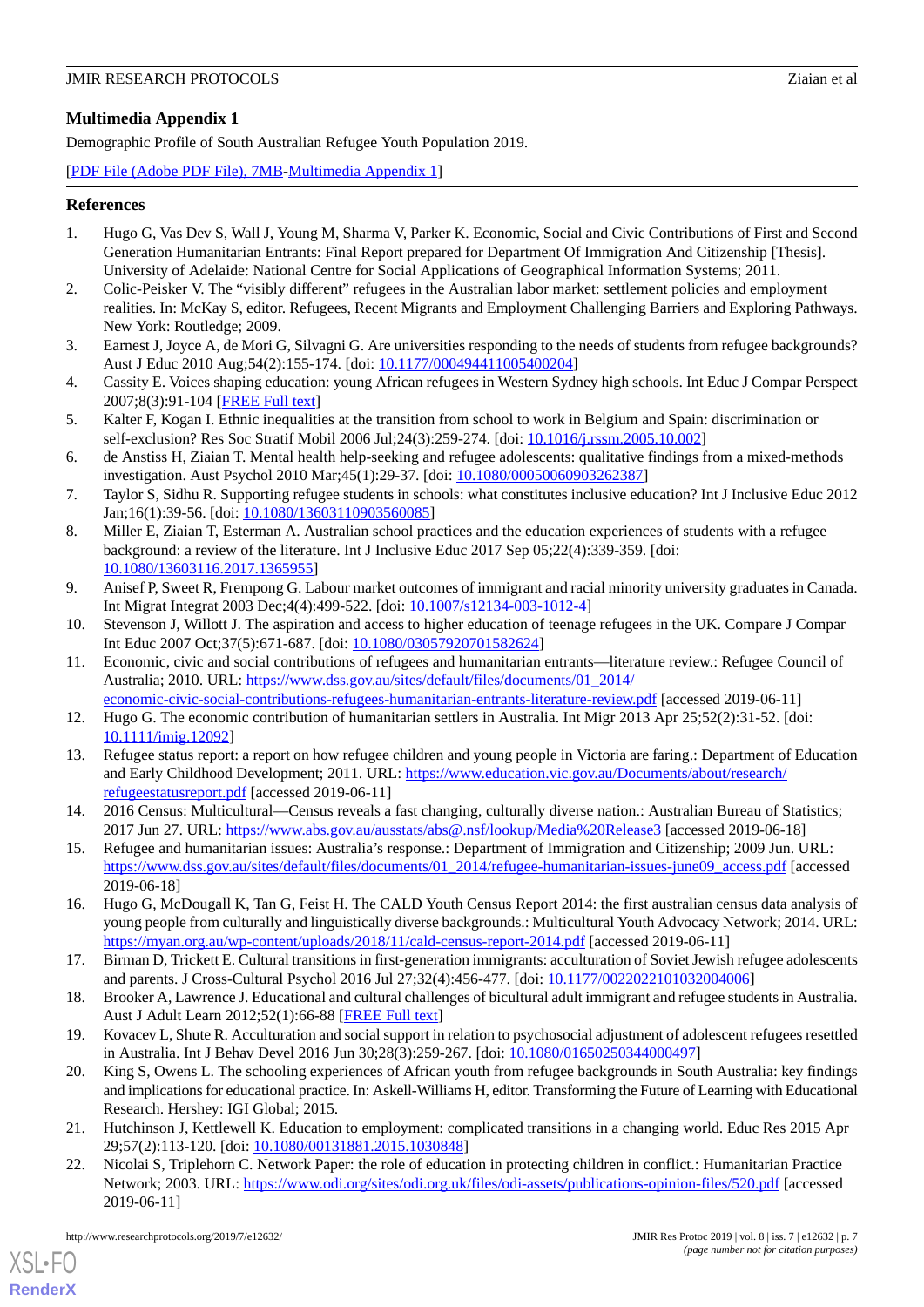- <span id="page-7-0"></span>23. Datnow A, Hubbard L, Mehan H. Extending Educational Reform: From One School to Many. London: Routledge Falmer; 2002.
- <span id="page-7-2"></span><span id="page-7-1"></span>24. Brown T, Rodríguez L. School and the co - construction of dropout. Int J Qual Stud Educ 2009 Mar;22(2):221-242. [doi: [10.1080/09518390802005570\]](http://dx.doi.org/10.1080/09518390802005570)
- <span id="page-7-3"></span>25. Minza W. Young migrants and education-to-work transitions in Pontianak, West Kalimantan. Asia Pac J Anthropol 2012 Feb;13(1):64-75. [doi: [10.1080/14442213.2011.636066\]](http://dx.doi.org/10.1080/14442213.2011.636066)
- <span id="page-7-4"></span>26. Nielsen HS, Rosholm M, Smith N, Husted L. The school-to-work transition of 2nd generation immigrants in Denmark. J Popul Econ 2003 Nov 1;16(4):755-786. [doi: [10.1007/s00148-003-0164-z](http://dx.doi.org/10.1007/s00148-003-0164-z)]
- <span id="page-7-5"></span>27. Correa-Velez I, Onsando G. Educational and occupational outcomes amongst African men from refugee backgrounds living in urban and Regional Southeast Queensland. Australasian Rev African Stud 2009;30(2):114-127 [\[FREE Full text\]](https://research-repository.griffith.edu.au/bitstream/handle/10072/58919/89183_1.pdf;sequence=1)
- <span id="page-7-6"></span>28. Watkins PG, Razee H, Richters J. "I'm telling you ... the language barrier is the most, the biggest challenge": barriers to education among Karen refugee women in Australia. Aust J Educ 2012 Aug;56(2):126-141. [doi: [10.1177/000494411205600203\]](http://dx.doi.org/10.1177/000494411205600203)
- <span id="page-7-7"></span>29. Earnest J, Mansi R, Bayati S, Earnest J, Thompson S. Resettlement experiences and resilience in refugee youth in Perth, Western Australia. BMC Res Notes 2015 Jun 10;8:236 [[FREE Full text\]](https://bmcresnotes.biomedcentral.com/articles/10.1186/s13104-015-1208-7) [doi: [10.1186/s13104-015-1208-7](http://dx.doi.org/10.1186/s13104-015-1208-7)] [Medline: [26054946](http://www.ncbi.nlm.nih.gov/entrez/query.fcgi?cmd=Retrieve&db=PubMed&list_uids=26054946&dopt=Abstract)]
- <span id="page-7-8"></span>30. Rah Y, Choi S, Nguy n T. Building bridges between refugee parents and schools. Int J Leadership Educ 2009 Oct;12(4):347-365. [doi: [10.1080/13603120802609867](http://dx.doi.org/10.1080/13603120802609867)]
- 31. Stevens C. The school to work transition: young Cambodians in South Australia. Aust NZ J Sociol 2016 Sep 04;29(2):173-193. [doi: [10.1177/144078339302900202\]](http://dx.doi.org/10.1177/144078339302900202)
- <span id="page-7-9"></span>32. Wilkinson L. Labor market transitions of immigrant-born, refugee-born, and Canadian-born youth. Can Rev Sociol 2008 May; 45(2): 151-176. [doi: [10.1111/j.1755-618X.2008.00008.x](http://dx.doi.org/10.1111/j.1755-618X.2008.00008.x)]
- <span id="page-7-11"></span><span id="page-7-10"></span>33. Uptin J, Wright J, Harwood V. 'It felt like I was a black dot on white paper': examining young former refugees' experience of entering Australian high schools. Aust Educ Res 2012 Dec 15;40(1):125-137. [doi: [10.1007/s13384-012-0082-8](http://dx.doi.org/10.1007/s13384-012-0082-8)]
- 34. Portes A, Fernández-Kelly P, Haller W. Segmented assimilation on the ground: the new second generation in early adulthood. Ethn Racial Stud 2005 Nov;28(6):1000-1040. [doi: [10.1080/01419870500224117\]](http://dx.doi.org/10.1080/01419870500224117)
- <span id="page-7-13"></span><span id="page-7-12"></span>35. Mertens D. Mixed methods and the politics of human research: the transformative-emancipatory perspective. In: Tashakkori A, Teddlie C, editors. Handbook of Mixed Methods in Social & Behavioral Research. Thousand Oaks: Sage Publications; 2003:135-164.
- <span id="page-7-14"></span>36. Creswell J. Research Design: Qualitative, Quantitative, and Mixed Methods Approaches. 2nd Edition. Sage Publications: Thousand Oaks; 2003.
- <span id="page-7-15"></span>37. Bhugra D. Migration, distress and cultural identity. Br Med Bull 2004 Dec;69:129-141. [doi: [10.1093/bmb/ldh007\]](http://dx.doi.org/10.1093/bmb/ldh007) [Medline: [15226202](http://www.ncbi.nlm.nih.gov/entrez/query.fcgi?cmd=Retrieve&db=PubMed&list_uids=15226202&dopt=Abstract)]
- <span id="page-7-16"></span>38. Gilner J, Morgan G. Research Methods in Applied Settings: An Integrated Approach to Design and Analysis. Hoboken: Lawrence Erlbaum Associates; 2000.
- <span id="page-7-17"></span>39. Krueger R, Casey M. Focus Groups: A Practical Guide for Applied Research. 4th Edition. Sage Publications: Thousand Oaks; 2000.
- <span id="page-7-18"></span>40. Ziaian T, de Anstiss H, Antoniou G, Sawyer M, Baghurst P. Depressive symptomatology and service utilisation among refugee children and adolescents living in South Australia. Child Adolesc Ment Health 2011 Sep 05;17(3):146-152. [doi: [10.1111/j.1475-3588.2011.00620.x\]](http://dx.doi.org/10.1111/j.1475-3588.2011.00620.x)
- <span id="page-7-19"></span>41. Matthews J. Schooling and settlement: refugee education in Australia. Int Stud Sociol Educ 2008 Mar;18(1):31-45. [doi: [10.1080/09620210802195947\]](http://dx.doi.org/10.1080/09620210802195947)
- <span id="page-7-20"></span>42. Furlong A, Cartmel F, Biggart A, Sweeting H, West P. Youth transitions: patterns of vulnerability and processes of social inclusion. Edinburgh: Scottish Executive Social Research; 2003. URL: [https://www.webarchive.org.uk/wayback/archive/](https://www.webarchive.org.uk/wayback/archive/20180519000931mp_/http://www.gov.scot/Resource/Doc/47049/0025558.pdf) [20180519000931mp\\_/http://www.gov.scot/Resource/Doc/47049/0025558.pdf](https://www.webarchive.org.uk/wayback/archive/20180519000931mp_/http://www.gov.scot/Resource/Doc/47049/0025558.pdf) [accessed 2019-06-11]
- 43. Khawaja N, Hebbani A. Does employment status vary by demographics? An exploratory study of former refugees resettled in Australia. Aust Soc Work 2017 Oct 09;71(1):71-85. [doi: [10.1080/0312407X.2017.1376103\]](http://dx.doi.org/10.1080/0312407X.2017.1376103)
- 44. Ziaian T, de Anstiss H, Puvimanasinghe T, Miller E. Refugee students' psychological wellbeing and experiences in the Australian education system: a mixed-methods investigation. Aust Psychol 2017 Jun 21;53(4):345-354. [doi: [10.1111/ap.12301\]](http://dx.doi.org/10.1111/ap.12301)

### **Abbreviations**

**AMRC:** Australian Migrant Resource Centre **MYSA:** Multicultural Youth South Australia